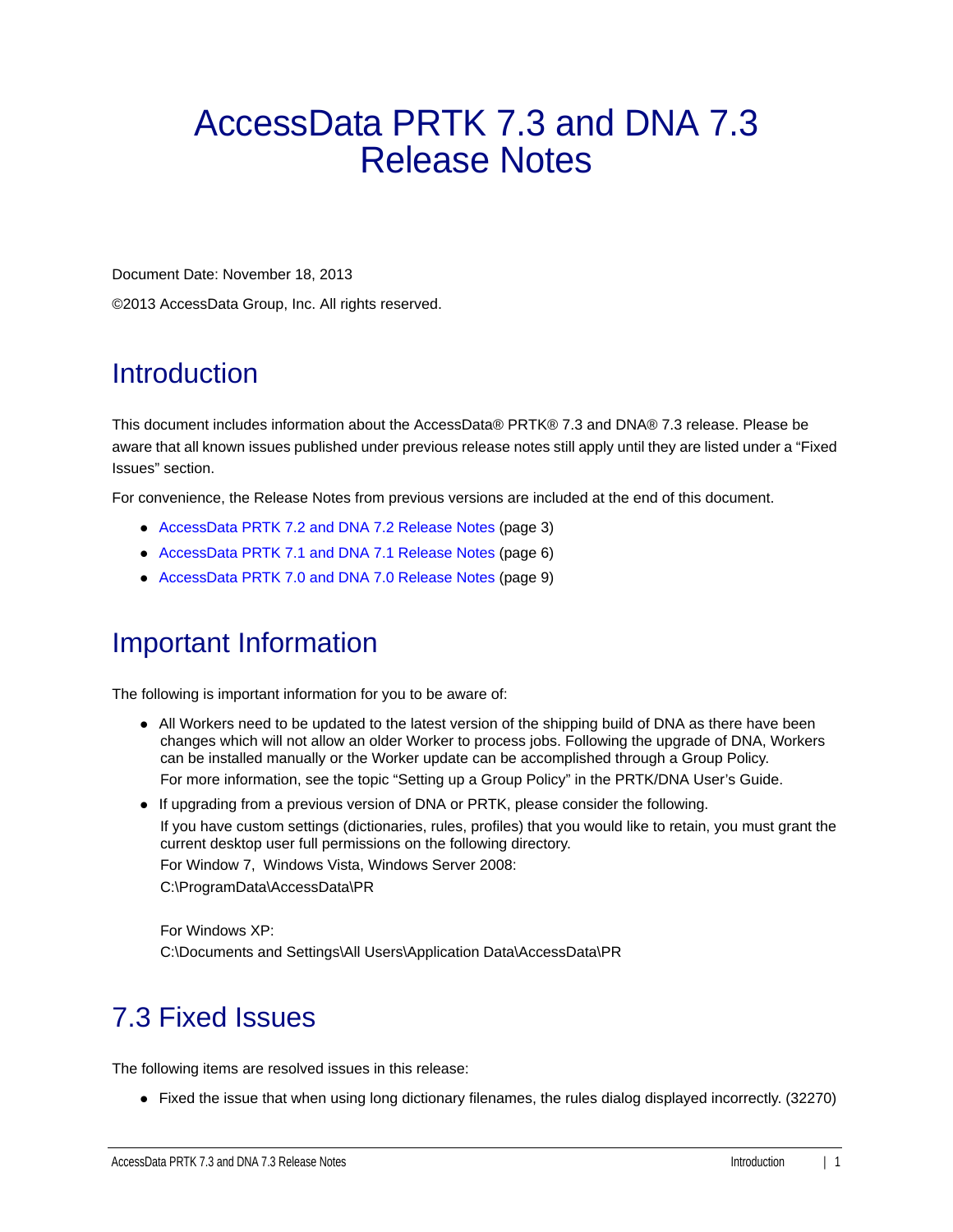- Fixed an issue where a PDF Owner Key attack would not start running after completion of the User Key job.
- Fixed the issue that caused Outlook.pst files to be mis-identified as a MaxCrypt2 file. (29865)
- Fixed the issue that when multiple Ghost files are added at the same time, the filenames are not displayed. (23483)
- Fixed the issue that could cause a Dictionary job to not complete if a Decryption job was specified for the same file. (18035)
- Fixed the issue that caused files that were encrypted with Private Encryptor to not be decrypted. (32099)
- Fixed the issue that prevented BCArchive jobs from running correctly. (33546)
- Fixed the issue that when using Distributed Network Attack (DNA), if more than one job is running, and if you delete one job and then re-add it, the job that was not deleted and re-added is placed in a queued status and you must manually pause and resume the job for it to continue. (26201)
- Fixed an issue that caused invalid characters to be written to the golden dictionary and produce the following error:

"An error occurred while creating job. Cause: java.io.IOException: GDF.openFile: Unable to parse XML GDF file! (31871)

# 7.3 Known Issues

- When both job types for an MS Project are dropped in simultaneously, at the point where the Write Reserve job begins to process, the Standard job stops processing even after the Write Reserve job completes or is removed from the system. (22016)
- If a profile includes a custom dictionary, and is run on Linux workers, it will cause the following error : 20130904 131823.771 E [InputStream.cpp:81]: BufferedInputStream.read failure ...(31083)

### Comments?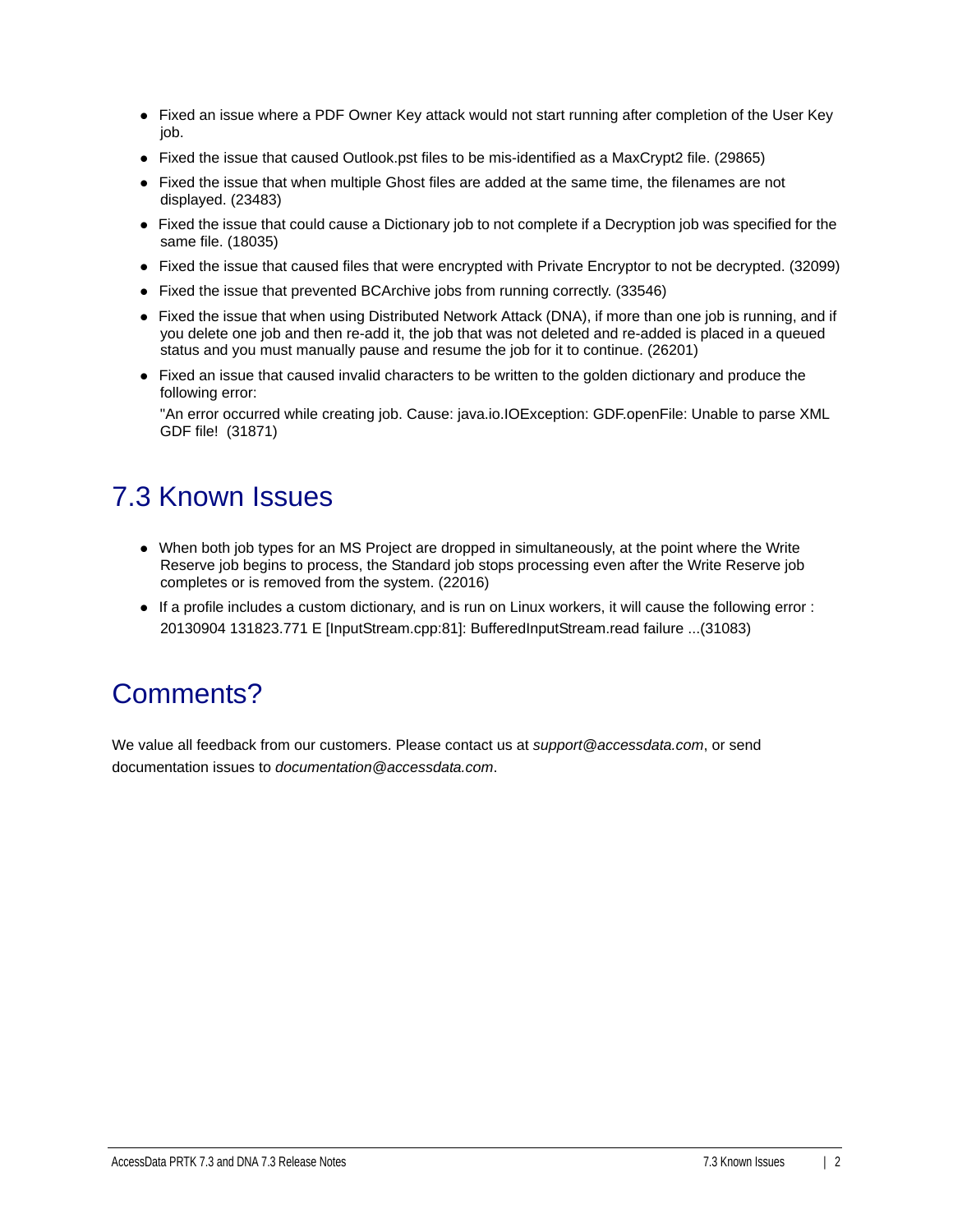# <span id="page-2-0"></span>AccessData PRTK 7.2 and DNA 7.2 Release Notes

Document Date: May 28, 2013

©2013 AccessData Group, Inc. All rights reserved.

# Introduction

This document includes information about the AccessData® PRTK 7.2 and DNA 7.2 release. Please be aware that all known issues published under previous release notes still apply until they are listed under a "Fixed Issues" section.

For convenience, the Release Notes from previous versions are included at the end of this document.

- [AccessData PRTK 7.1 and DNA 7.1 Release Notes \(page 6\)](#page-5-0)
- [AccessData PRTK 7.0 and DNA 7.0 Release Notes \(page 9\)](#page-8-0)

# Important Information

The following is important information for you to be aware of:

- All Workers need to be updated to the latest version of the shipping build of DNA as there have been changes which will not allow an older Worker to process jobs. Following the upgrade of DNA, Workers can be installed manually or the Worker update can be accomplished through a Group Policy. For more information, see the topic "Setting up a Group Policy" in the PRTK/DNA User's Guide.
- If upgrading from a previous version of DNA or PRTK, please consider the following. If you have custom settings (dictionaries, rules, profiles) that you would like to retain, you must grant the current desktop user full permissions on the following directory. For Window 7, Windows Vista, Windows Server 2008: C:\ProgramData\AccessData\PR

For Windows XP: C:\Documents and Settings\All Users\Application Data\AccessData\PR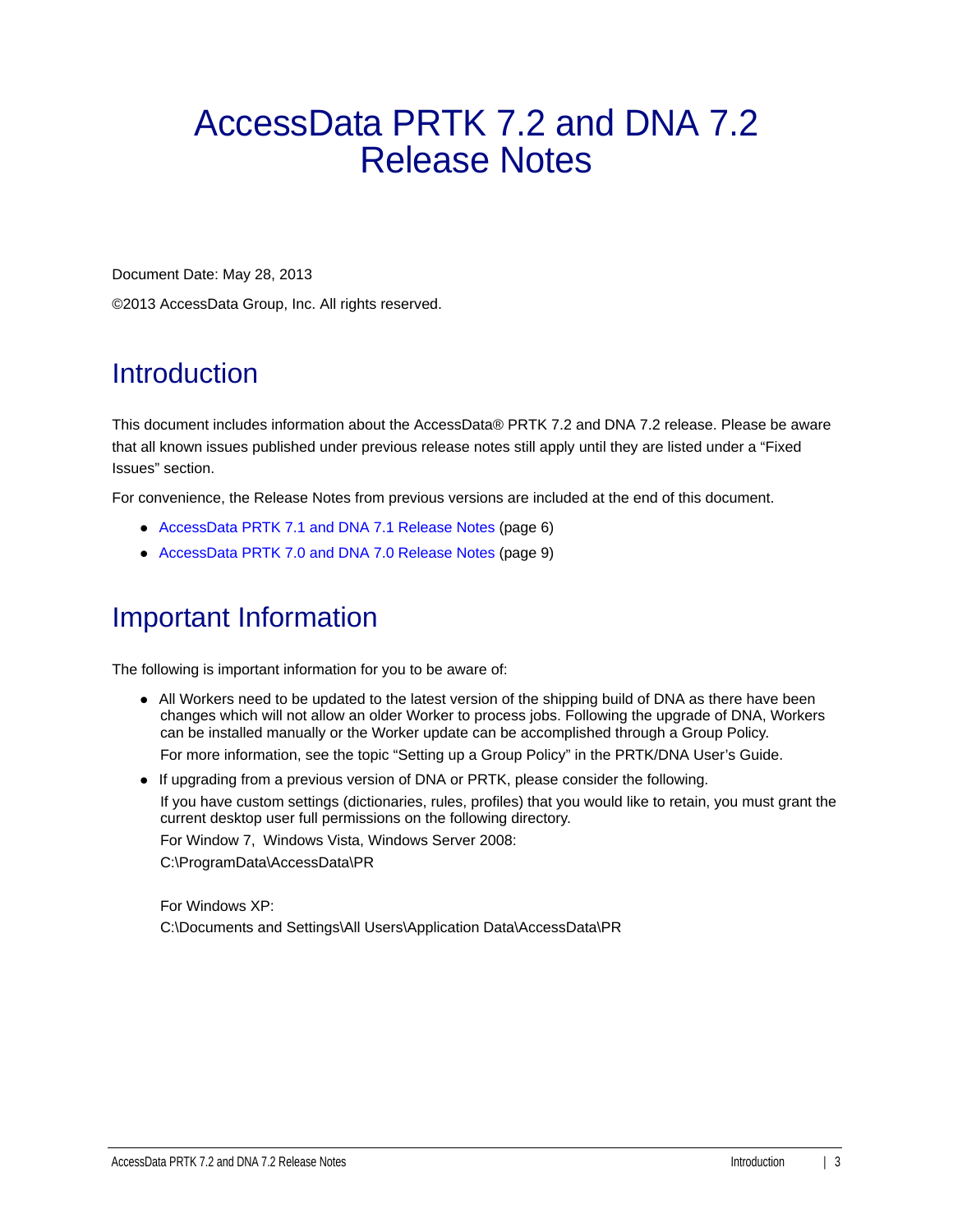### 7.2 New, Improved, and Enhanced

The following items are new and improved features or feature enhancements for this release:

#### Encryption support

- Support has been added for the following encryption products:
	- **Private Encryptor**
	- **B** Stuffit

#### GPU support

GPU support has been added for Microsoft Office 2013, Access 2013, OneNote 2013, and Project 2013

#### Product Integration

PRTK and DNA have been integrated with AccessData FTK 5.0 (as well as FTK Pro, Lab, and Enterprise). From the FTK Examiner interface, you can send files to PRTK or DNA for password recovery. For this integration, either PRTK or the DNA host must be installed on the same computer as the FTK Examiner.

#### Password Collection to Clipboard

• You can copy the recovered passwords from all of the completed jobs and place them in the Windows clipboard. This can be useful in generating a list of known passwords.

### 7.2 Fixed Issues

The following items are resolved issues in this release:

A check has been added to ensure that the Supervisor service is running when starting the DNA Supervisor. If the service is not running, the interface will give an error and will not continue to load. (22874)

### 7.2 Known Issues

The following items are known issues in this release:

If you install a worker as a GPU worker, then uninstall the GPU worker and re-install the worker as a non-GPU worker, GPU jobs will cause the worker to stop and restart in a loop.

Workaround: After uninstalling the GPU worker, and before re-installing the worker, manually delete the following directory:

C:\ProgramData\AccessData\PR (for Windows 7 and Vista)

C:\Documents and Settings\All Users\Application Data\AccessData\PR (for Windows XP)

For DNA jobs processed on Power PC based (MAC PPC and PS3) workers, Password Not Found may occur for Lotus Notes files and StuffIt files.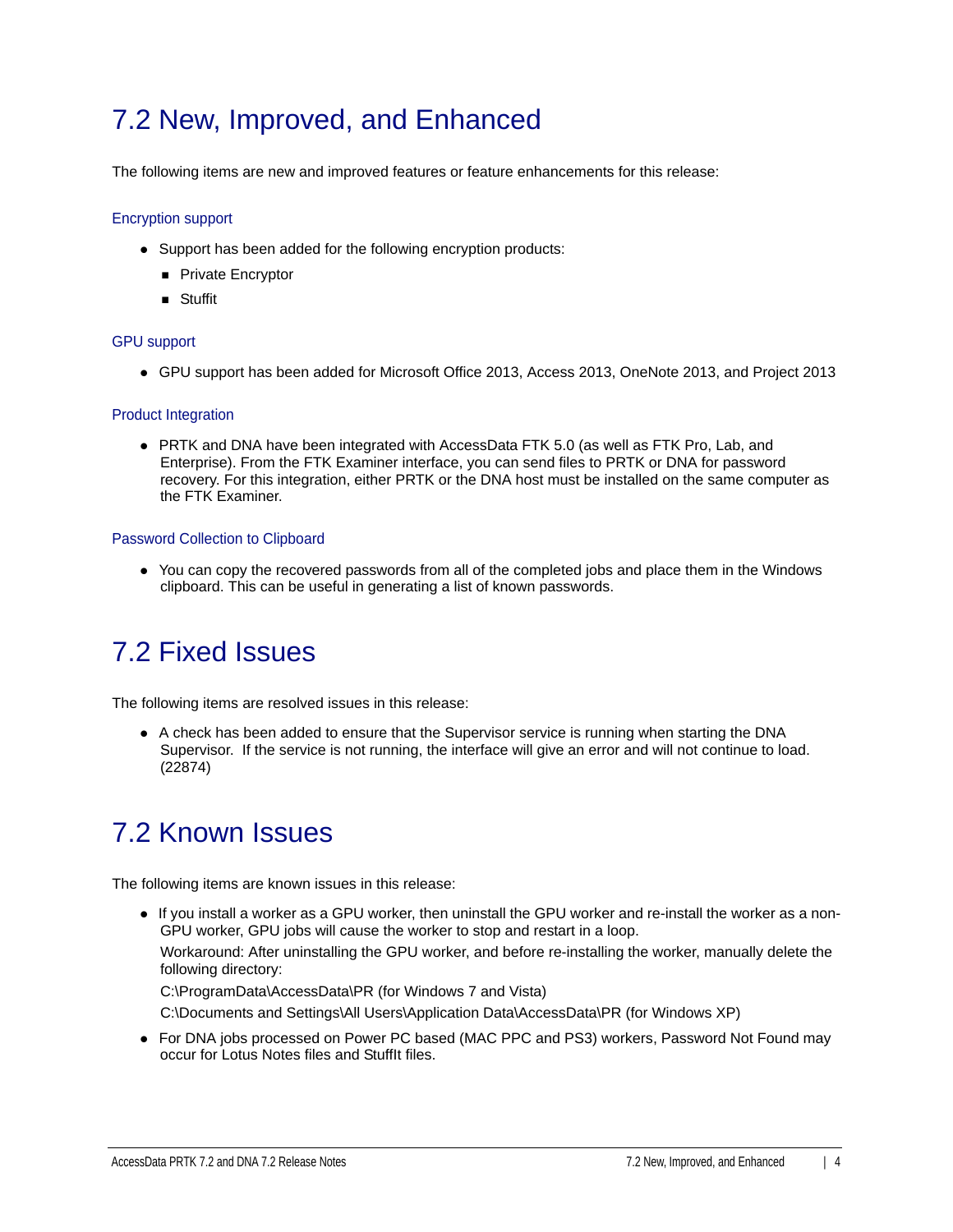# Comments?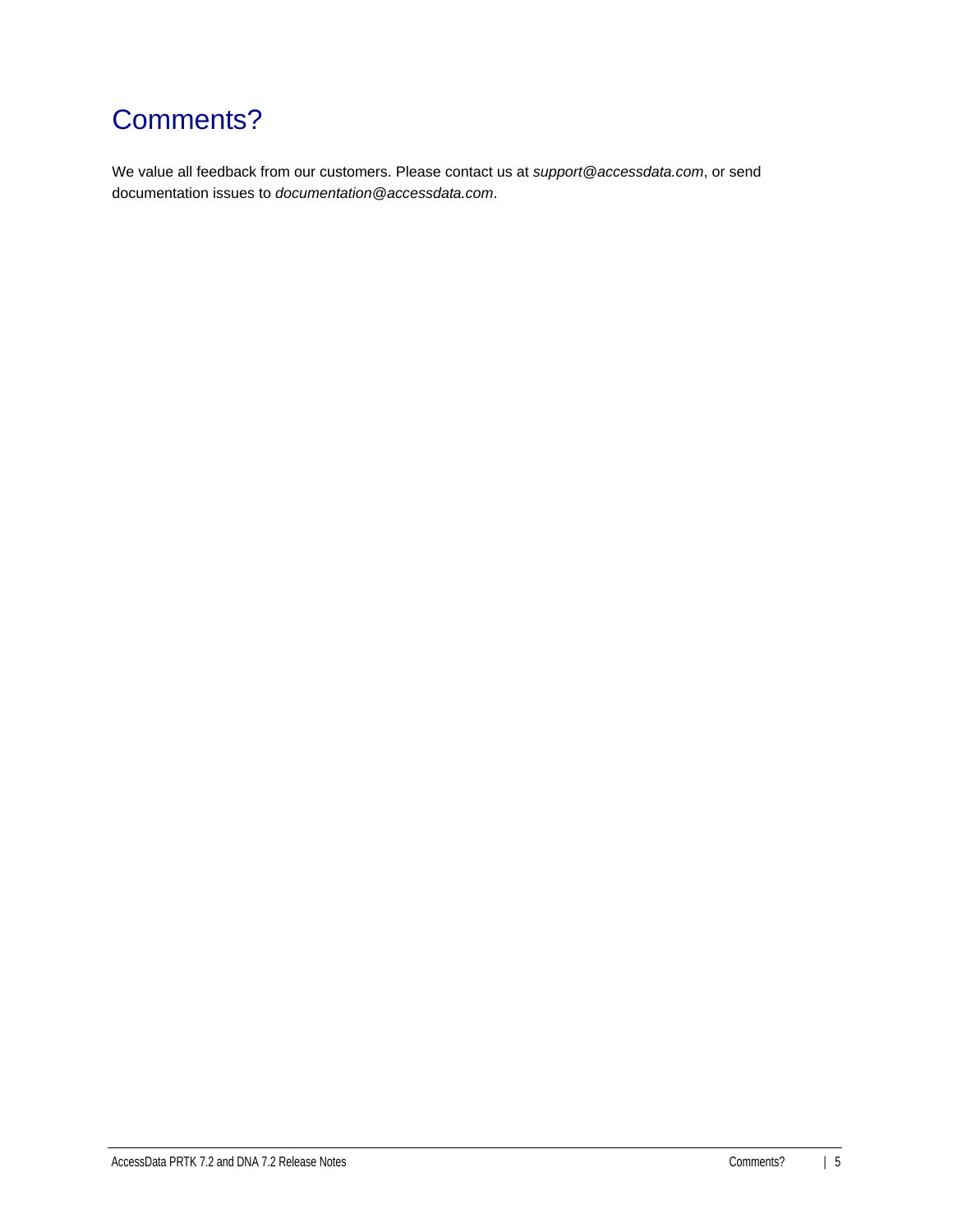# <span id="page-5-0"></span>AccessData PRTK 7.1 and DNA 7.1 Release Notes

Document Date: March 13, 2013

©2013 AccessData Group, LLC All rights reserved.

# **Introduction**

This document includes information about the AccessData® PRTK 7.1 and DNA 7.1 release. Please be aware that all known issues published under previous release notes still apply until they are listed under a "Fixed Issues" section.

For convenience, the Release Notes from previous versions are included at the end of this document.

[AccessData PRTK 7.0 and DNA 7.0 Release Notes \(page 9\)](#page-8-0)

### Important Information

The following is important information for you to be aware of:

- All Workers need to be updated to the latest version of the shipping build of DNA as there have been changes which will not allow an older Worker to process jobs. Following the upgrade of DNA, Workers can be installed manually or the Worker update can be accomplished through a Group Policy. For more information, see the topic "Setting up a Group Policy" in the PRTK/DNA User's Guide.
- If upgrading from a previous version of DNA or PRTK, please consider the following.

If you have custom settings (dictionaries, rules, profiles) that you would like to retain, you must grant the current desktop user full permissions on the following directory.

For Window 7, Windows Vista, Windows Server 2008:

C:\ProgramData\AccessData\PR

For Windows XP: C:\Documents and Settings\All Users\Application Data\AccessData\PR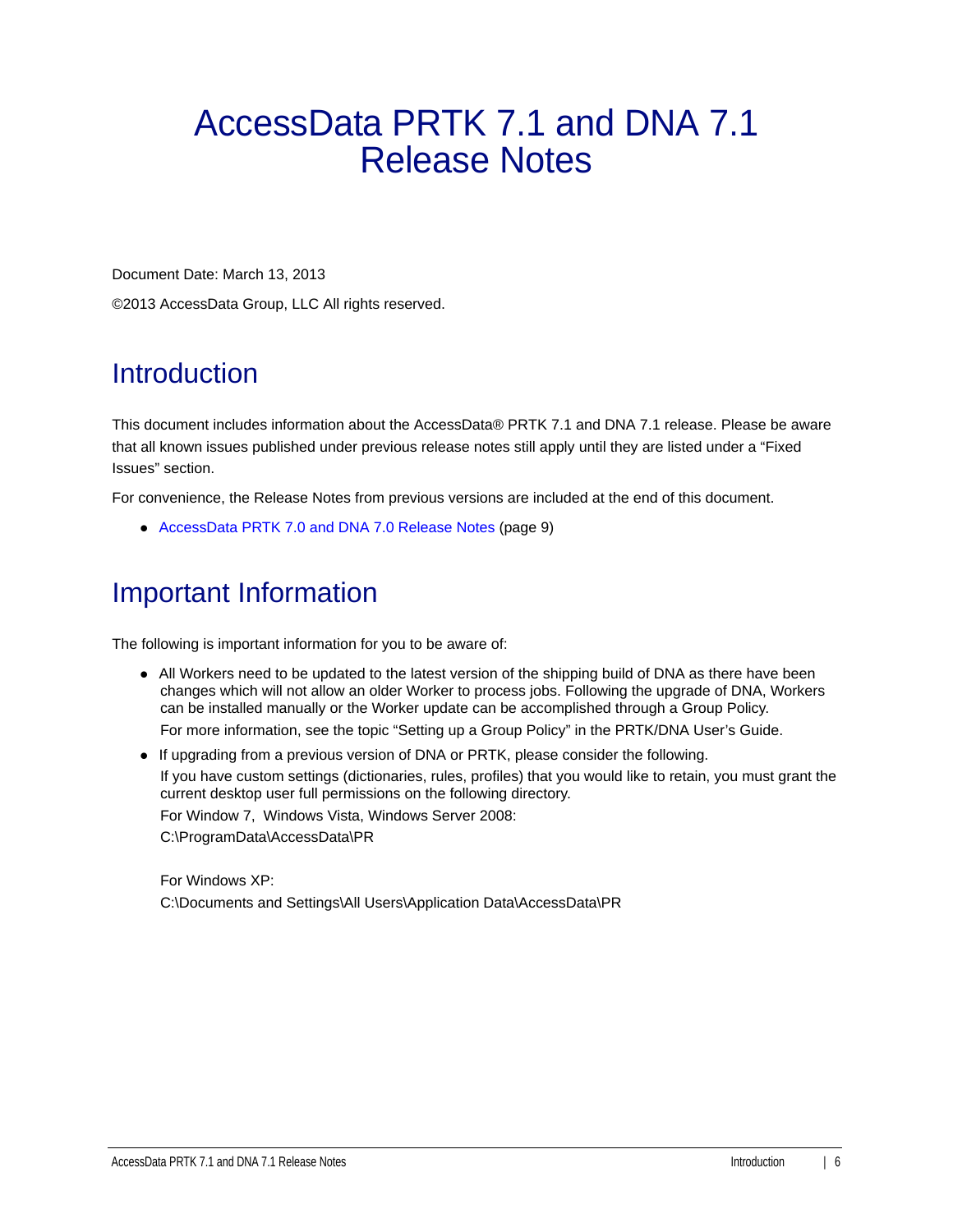### 7.1 New, Improved, and Enhanced

The following items are new and improved features or feature enhancements for this release:

#### Encryption support

• Internet Explorer 10 Intelliforms Internet Explorer 10 now puts its auto-complete (Intelliforms) data into Windows Vault, instead of the Registry.

PRTK/DNA now decrypts data from Windows Vault. (17194)

- BCArchive is now a supported application in the BestCrypt Module in a dictionary attack. (17043)
- Microsoft Office 2013 files are now supported:
	- Word
	- Excel
	- ◎ PowerPoint
	- ⊙ OneNote
	- Access
	- ⊙ Project

#### GPU support

- GPU support now includes the following job types: (16346, 17687)
	- Microsoft Access 2010
	- Microsoft OneNote 2010
	- Microsoft Project 2010

#### Supported Platforms

You can now install PRTK and DNA on Fedora 18 computers. (17269)

### 7.1 Fixed Issues

The following items are resolved issues in this release:

- Fixed an issue that caused DriveCrypt 4.6 files from being identified correctly. (17189)
- Fixed an issue with the decryption of Ashampoo Security Manager 99 files (16448)
- (DNA) Fixed an issue that caused a No Password Found message to pop up temporarily even when a password was located for a job and caused auto decryption and email notification features to fail. (9275)
- (DNA) Distribution of work between work groups has been improved. (14549)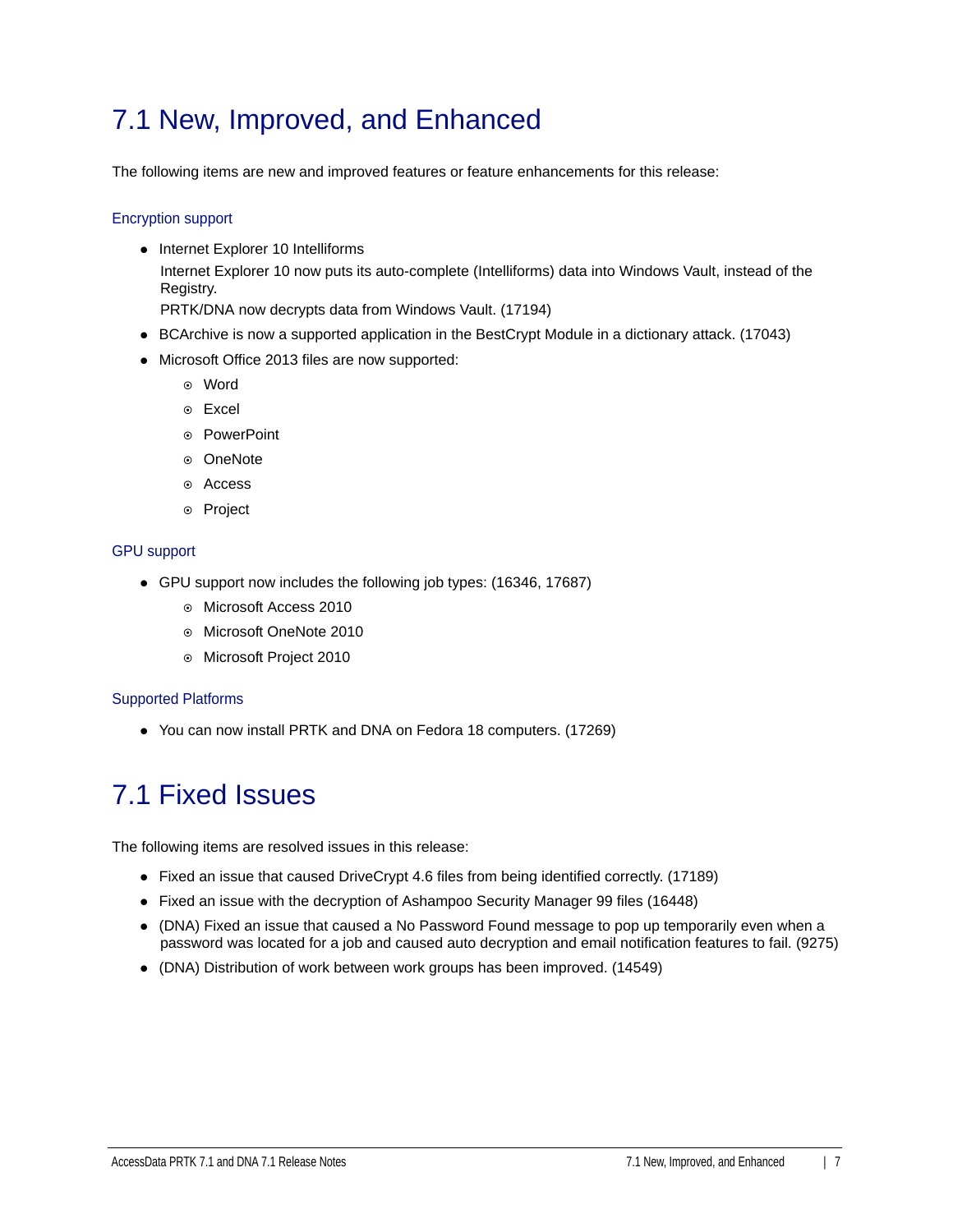# 7.1 Known Issues

The following items are known issues in this release:

- When processing large RAR files, you may experience problems with rules failing to process correctly. This can occur if you have workers that are not architecturally modern (PowerPC, Core Duo, etc.). Should you run into this issue, remove the lower power machines from the worker group that is processing the job. (14469,18374)
- If you restart a Mac Worker, it may not restart correctly and it may show that there are 0 processors available for the worker. If this happens, restart the worker a second time.

### Comments?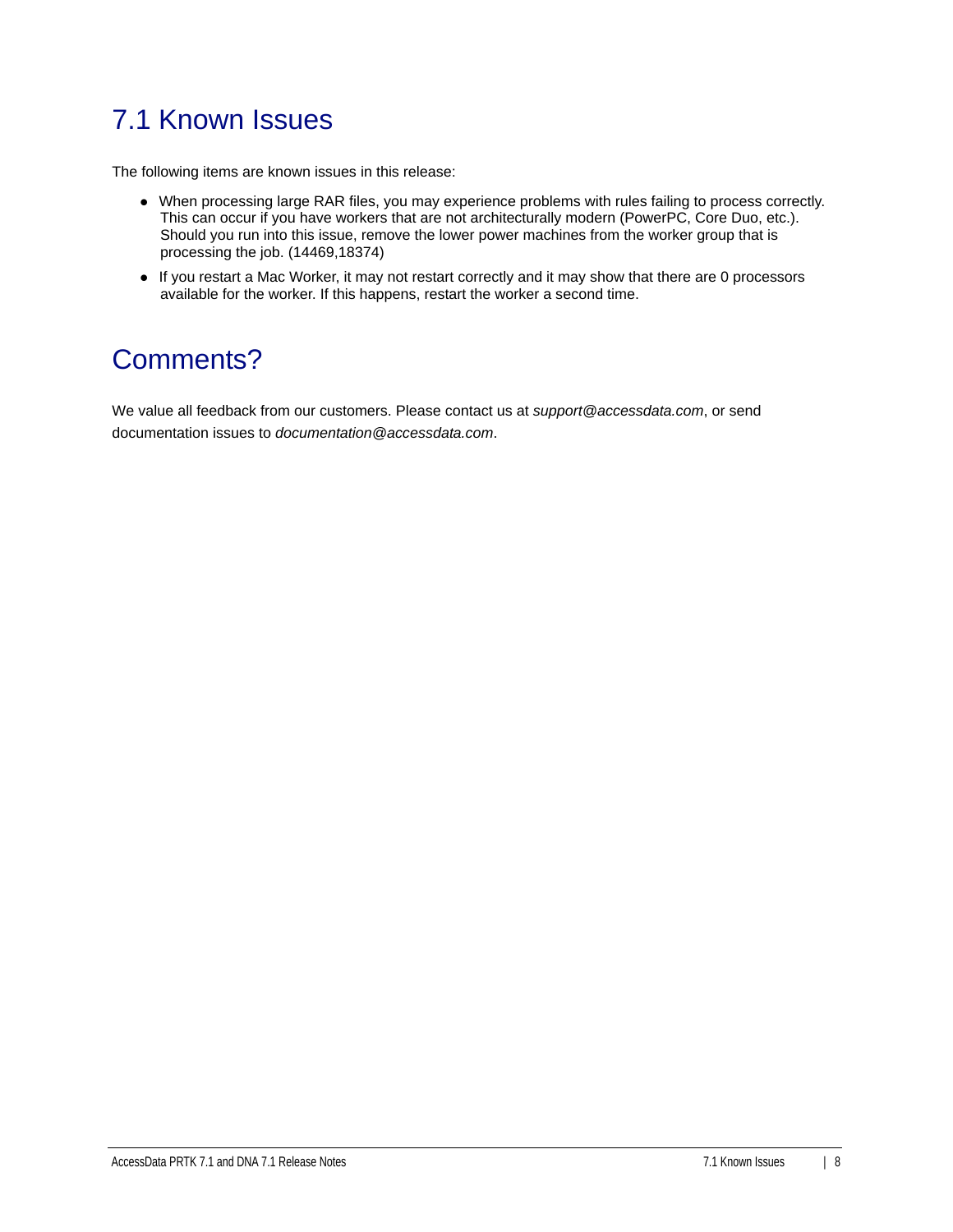# <span id="page-8-0"></span>AccessData PRTK 7.0 and DNA 7.0 Release Notes

Document Date: November 9, 2012

©2012 AccessData Group, LLC All rights reserved.

# **Introduction**

This document includes information about the AccessData® PRTK 7.0 and DNA 7.0 release. Please be aware that all known issues published under previous release notes still apply until they are listed under a "Fixed Issues" section.

# Important Information

The following is important information for you to be aware of:

- All Workers need to be updated to the latest version of the shipping build of DNA as there have been changes which will not allow an older Worker to process jobs. Following the upgrade of DNA, Workers can be installed manually or the Worker update can be accomplished through a Group Policy. For more information, see the topic "Setting up a Group Policy" in the PRTK/DNA User's Guide.
- If upgrading from a previous version of DNA or PRTK, please consider the following. If you have custom settings (dictionaries, rules, profiles) that you would like to retain, you must grant the current desktop user full permissions on the following directory. For Window 7, Windows Vista, Windows Server 2008:

C:\ProgramData\AccessData\PR

For Windows XP: C:\Documents and Settings\All Users\Application Data\AccessData\PR

### 7.0 New, Improved, and Enhanced

The following items are new and improved features or feature enhancements for this release:

GPU support -- In order to harness additional processing capabilities to increase performance for some jobs, you can now utilize a computer's graphics processing unit (GPU) as an additional processor.

GPU support is utilized for only the following job types:

- WinZip9 w/AES128 or AES256 encryption
- o Office 2007 w/Password Encryption
- o Office 2010 w/Password Encryption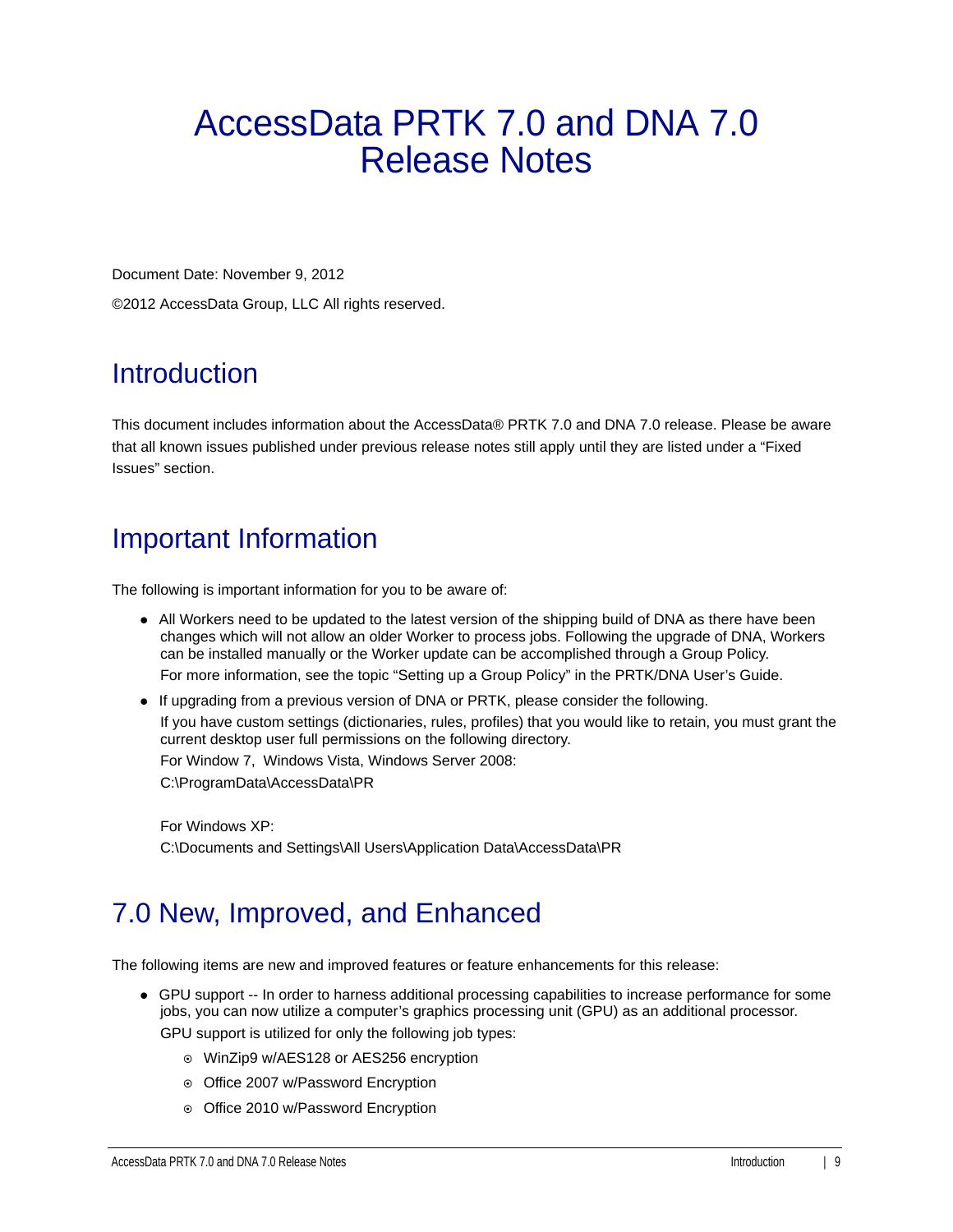For more information about supported rules, see the *AccessData Password Recovery Toolkit and Distributed Network Attack User Guide*.

GPU support is only available on computers running Microsoft Windows and that have GPUs with NVIDIA CUDA.

There is also a new GPU profile and also a TrustedGPU worker group that you can use for computers with supported GPUs.

- Support for the following decryption modules has been added: (57179)
	- ⊙ SafeBit
	- MyWinLocker
- Support for the following decryption modules has been enhanced: (67281)
	- $\circ$  KeyChain Password Module now supports Safari (Windows) password manager
	- MYOB Password Module now supports AccountRight 2011
	- Geli Password Module now supports Geli version 6 and Free BSD version 9
	- \*nix crypt Password Module now supports Blowfish (\$2y\$)
- (DNA) In order to optimize performance, changes have been made in how DNA workers manage hyperthreaded cores.
	- By default, Windows workers do *not* manage hyper-threaded cores. Instead, PRTK and DNA allow the Windows operating system to facilitate work assignments.
	- By default, Unix, Mac, and PS3 workers do manage hyper-threaded cores.

For all platforms, you can turn on or off the management of hyper-threaded cores on a given worker by editing the local worker.ini configuration file. (6698,6699,4306)

- (DNA) You can configure TCP/IP ports in the supervisor and worker INI files in order to avoid conflicts. (4544, 4129)
- (DNA) You can now manually configure the worker preferences of 'the amount of time a worker should work before notifying the supervisor' down to one minute instead of five. The default is still one minute. (7229)
- (DNA) The DNA worker for Macintosh has been updated. Mac OS 10.5 or newer is now required. (6689)
- (DNA) The installation of the DNA worker for Macintosh has been simplified. (6217)

#### 7.0 Fixed Issues

The following items are resolved issues in this release:

- PRTK/DNA displays the file creation date in the job *Properties* pane. (6262)
- Fixes have been made to improve functionality in the Drop Folder feature.
- Fixed an issue that allowed a worker's Properties screen to be opened multiple times. (56937)
- Fixed an issue that allowed the Linux worker to start if it was already running. (57257)
- Fixed an issue that prevented the deletion of .xml files that are created from dictionaries through the dictionary utility/browser. (58574)
- Fixed an issue that caused a permutation generation to continue to generate files even after the dictionary utility was closed. (59824)
- Before processing dictionaries, the available disk space is now checked, and an error will be displayed if there is insufficient disk space. (60148)
- You can no longer install both the 32-bit and 64-bit versions of the application on the same computer. (65786)